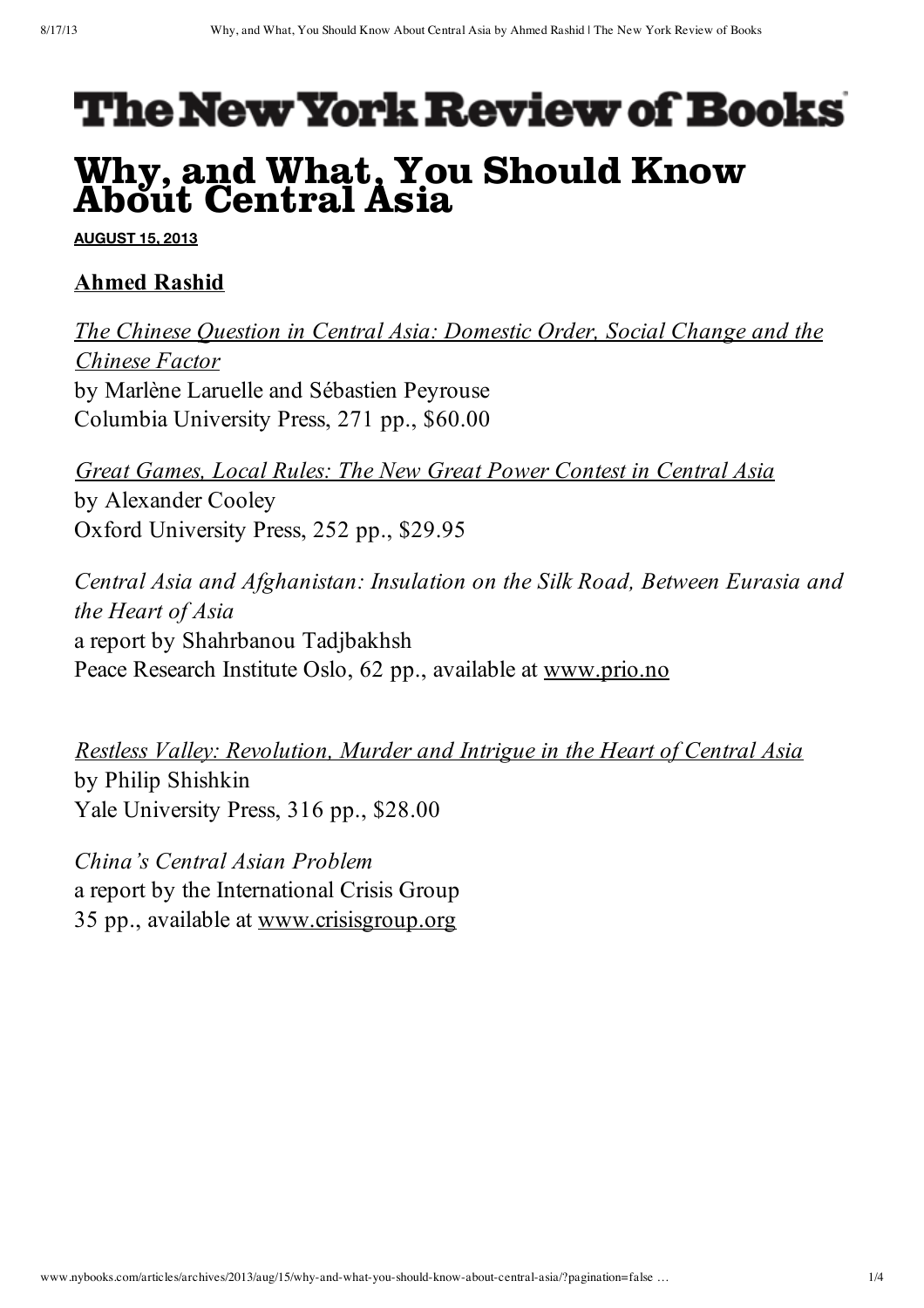

Jonas Bendiksen/Magnum Photos *An Uzbek patrol in the Fergana Valley, on the Uzbekistan–Kyrgyzstan border, 2002*

On the freezing night of December 12, 1991, in the heart of Central Asia, I stood on the icy tarmac of the airport outside Ashkhabad, the capital of the Soviet Republic of Turkmenistan, watching as the five former Communist Party bosses and future presidents of the republics of Turkmenistan, Kazakhstan, Uzbekistan, Kyrgyzstan, and Tajikistan arrived wearing fur coats and hats. The honor guard, the military band, and the dancing girls holding frozen flowers went through elaborate drills, shivering all the while as the dignitaries' planes landed.

It was a critical moment in the history of the world. Four days earlier Boris Yeltsin, president of Russia, and the leaders of Ukraine and Belarus had signed a treaty dissolving the Soviet Union. The five republics were now suddenly independent but nobody had consulted the Central Asian leaders themselves. Angry, frustrated, fearful, feeling abandoned by their "mother Russia," and terrified about the consequences, the leaders sat up all night to discuss their future.

It was strange to see the heirs of conquerors of the world—Genghis Khan, Tamerlane, and Babar—so cowered. They were tied to Moscow in thousands of ways, from electricity grids to road, rail, and telephone networks. Central Asia had become a vast colony producing raw materials—cotton, wheat, metals, oil, and gas for the Soviet industrial machine based in western Russia. They feared an economic and social collapse as Yeltsin cast them out of the empire. That night a deputy Turkmen foreign minister told me, "We are not celebrating—we are mourning our independence."

The next morning the leaders declared that they would all join the newly formed loose union called the Commonwealth of Independent States. There were doubts about the Central Asian states surviving and many of their 51 million people,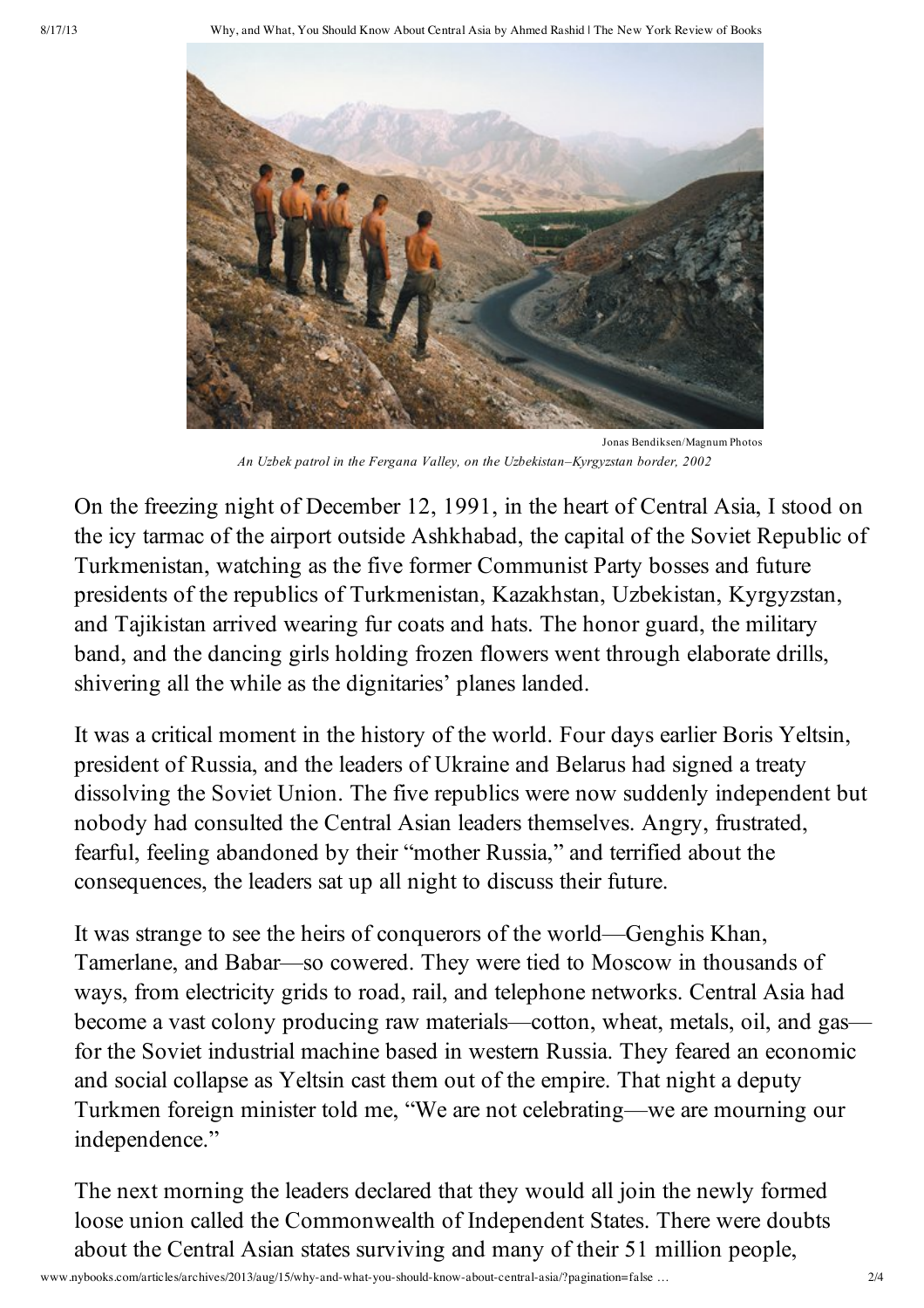8/17/13 Why, and What, You Should Know About Central Asia by Ahmed Rashid | The New York Review of Books

members of some one hundred different ethnic groups, began to decamp for Russia. The birth of new nations had never taken place under so much doubt, fear, and lack of confidence by the very people being liberated.

It is important to remember this background when we look at Central Asia today, twenty-two years later and facing another momentous change—the departure of US and NATO forces from Afghanistan in 2014. The Central Asian countries have survived in spite of repression and lack of reforms in all five states, a civil war in Tajikistan, and protests, massacres, and economic decline in Kyrgyzstan, Tajikistan, and Uzbekistan. Only the energy-producing states of Kazakhstan and Turkmenistan have become more prosperous. Kazakhstan's GDP per capita, now \$13,900 in US dollars, and Turkmenistan's GDP per capita of \$8,500 together represent two thirds of the total GDP of Central Asia, according to the CIA's *World Factbook*. In contrast, Tajikistan's and Kyrgyzstan's GDPs per capita each stands at little over \$2,000.

Since September 11 and because of Central Asia's borders with Afghanistan, the big powers—Russia, China, and …

## **This article is available to subscribers only.**

Please choose from one of the options below to access this article:

Purchase a trial Online Edition subscription and receive unlimited access for one

week to all the content on nybooks.com. **\$4.99**

 $\odot$  Purchase a print subscription (20 issues per year) and also receive online access to

all articles published within the last five years. **\$74.95**

Purchase an Online Edition subscription and receive full access to all articles

published by the Review since 1963. **\$69.00**

**CONTINUE** 

**If you already have one of these subscriptions**, please be sure you are [logged](http://www.nybooks.com/account/signin/?next=/articles/archives/2013/aug/15/why-and-what-you-should-know-about-central-asia/) in to your nybooks.com account. If you subscribe to the print edition, you may also need to link your web site account to your print subscription. [Click](http://www.nybooks.com/subscriptions/link/?next=/articles/archives/2013/aug/15/why-and-what-you-should-know-about-central-asia/) here to link your account services.